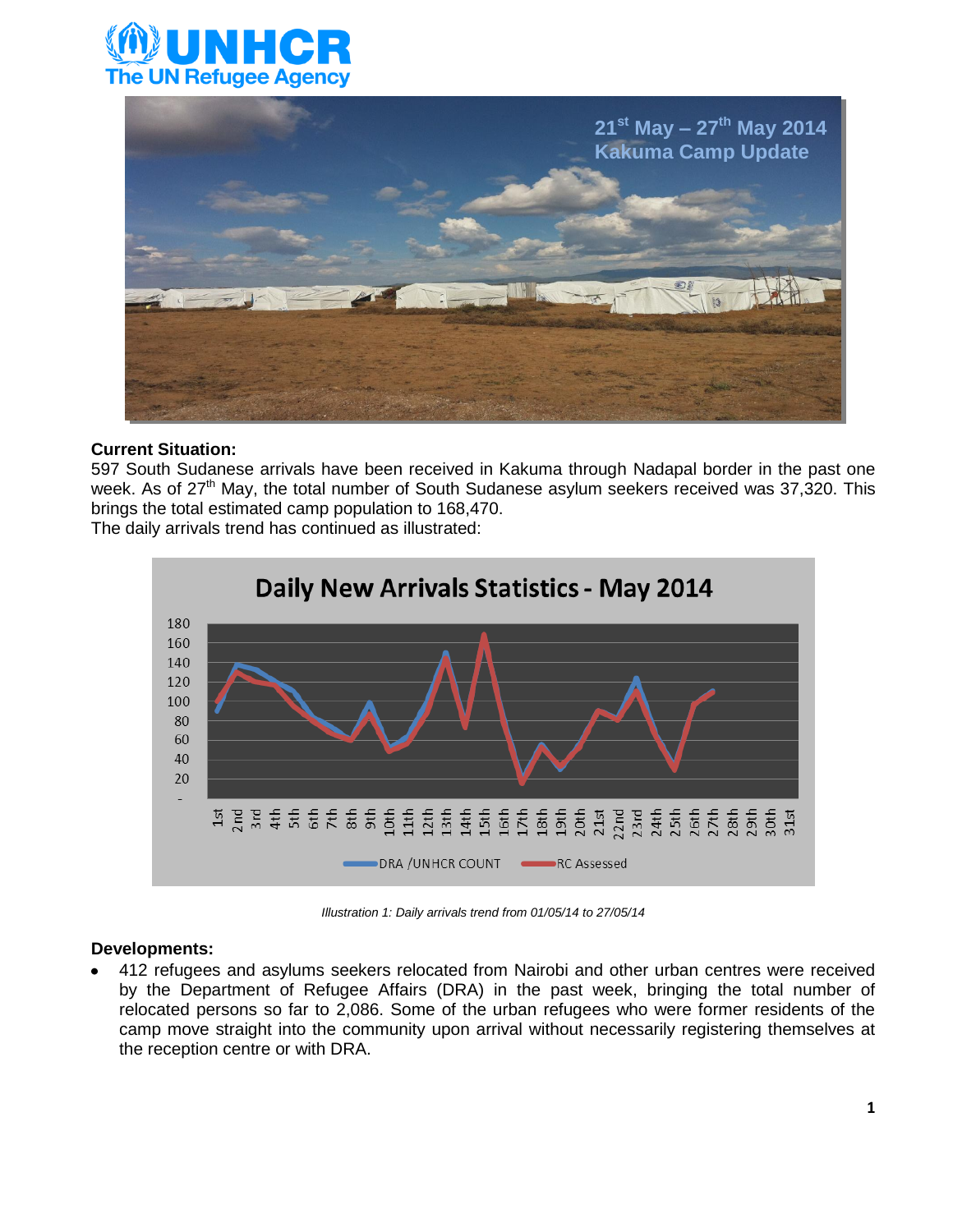The Director General of the National Environment Management Authority (NEMA) visited Kakuma on 26<sup>th</sup> May. He was on a familiarization tour that focused on how UNHCR operates in the area and mainly how environmental issues are addressed. He paid a courtesy call to the Deputy County Commissioner's office and was later briefed by the UNHCR Kakuma Head of Office on the operation. He was able to tour various areas in the camp where he appreciated the efforts by UNHCR and its partners towards conserving the environment and sensitizing the refugees and host communities on proper management of the environment.



# **Operational Highlights**

Operations continued in the four key fronts of the emergency response - at the border, transportation to the camp, at the reception center and new settlement area in Kakuma 4.

#### **1. Primary Health**

- The health status of South Sudanese new arrivals was stable in the past week.
- Two deaths (a 9 month old child and an old man of over 70 years) were reported during the week. The child died of pneumonia and the old man from chronic bronchitis. These deaths translated into a crude mortality rate of 0.07/10,000/day and an under-five mortality rate of 0.15/10,000/day. The rates were within UNHCR minimum standards of not more than 1 death per 10,000 people per day for crude and not more than 2 deaths per 10,000 under-five year olds per day.
- There is heightened surveillance for cholera in the camp following an outbreak of the disease in Juba, South Sudan. So far no suspected case has been reported in the camp
- Malaria and watery diarrhea incidence rates declined from 5.4 /1000 in the previous week to 3 / 1,000 this week and 4.4/1000 in the previous week to 2.7/1000 respectively. The decline in malaria infections may be attributed to several factors, including effective case management, drying up of breeding sites for mosquitoes and use of insecticide treated nets.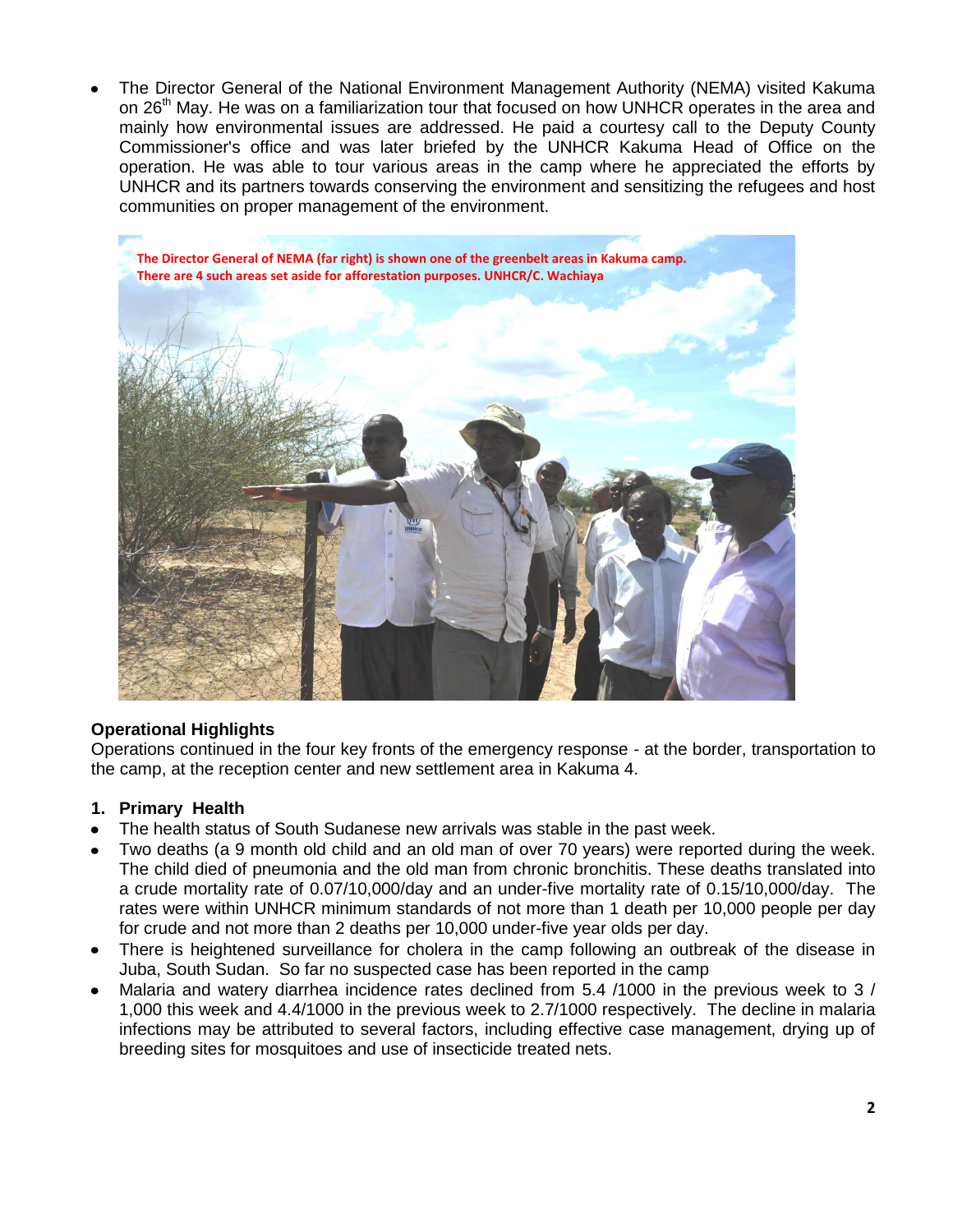# **2. Nutrition**

The prevalence of Global Acute Malnutrition (GAM) and Severe Acute Malnutrition (SAM) among the new arrivals between May 17<sup>th</sup>- 23<sup>rd</sup> were 25.9% and of 16.1% respectively. Both the GAM and SAM were above the WHO acceptable threshold of <15% for GAM. The SAM was way above the 3% threshold for an emergency situation. All the identified malnourished children were enrolled in appropriate feeding program for nutritional rehabilitation.

### **3. Shelter and Infrastructure**

- 8,007 tents have been put up at Kakuma 4, accommodating 36,179 individuals (8,760 families).
- No additional plots have been demarcated in the past week due to limited space.

## **4. Distribution of NFIs**

38 boxes of clothes donated by the US Embassy were received last week and distributed to over 200 children in the reception centre.



AAR Japan distributed 600 pairs of foot wear to UAMs in Kakuma 4.  $\bullet$ 

#### **5. Education**

- The Education Information management system workshop sponsored by UNICEF was completed last week. 80 participants including 30 education managers and supervisors from all education partners and 50 school administrators were trained. A follow-up action plan was developed and UNHCR, UNICEF and relevant partners will monitor implementation.
- 8,040 children including 2,942 girls have been registered in the two schools at the new site. Congestion at the two schools could pose a new challenge with over 8,000 children registered and more children continuing to register.
- Implementation of double shift in all primary schools in Kakuma, including the emergency schools has commenced with 6 schools already on double shift in the week. The remaining schools are finalizing preparation to commence by the 29<sup>th</sup> of May. The double shift will